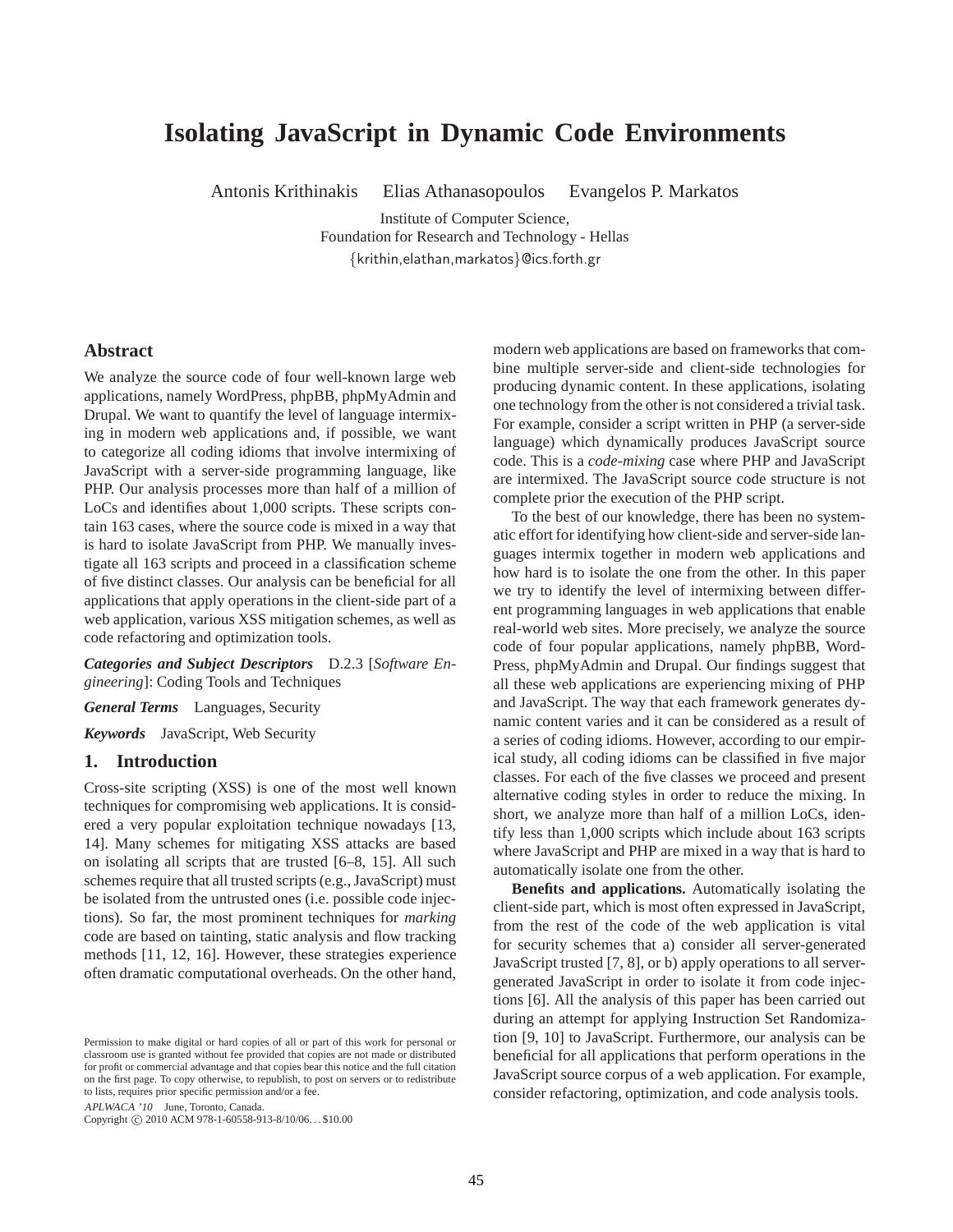**Contribution.** a) We perform an extensive analysis in the source code of four real-world web applications and we identify all cases where JavaScript is intermixed with PHP. and b) we classify all cases in five main categories; for each case we provide an alternative strategy to reduce the mixing.

| <b>Web App</b> | LoCs    | Scripts | Non-mixed | Mixed |
|----------------|---------|---------|-----------|-------|
| WordPress      | 143,791 | 187     | 136       |       |
| phpBB          | 213,681 | 539     | 512       | 27    |
| phpMyAdmin     | 178,447 | 263     | 183       | 80    |
| Drupal         | 44,780  |         |           |       |

**Table 1.** Summary of scripts that experience mixing in four real-world web applications.

### **2. Methodology**

In this paper we aim on finding cases in the source of realworld web applications where JavaScript is mixed with a server-side programming language and isolate the JavaScript code. We process the source code of four web applications, which happen to use PHP. We assume that JavaScript and PHP are intermixed only in files and not in a database. A web application may store JavaScript in a database and generate content via SQL queries issued by PHP, in order to produce JavaScript code. This case is beyond the scope of this paper.

In order to isolate JavaScript we use the following methodology. For each web application we attempt to randomize all scripts contained in files included in the application's distribution. We have built a custom tool which has the following functions. The first processing unit takes as input a file and attempts to identify all possible JavaScript source code occurrences. It first removes PHP and HTML comments and then searches for JavaScript scripts. That is, all code inside a <script> tag, as well as all code in HTML events such as onclick, onload, etc. Notice the identified code may contain PHP language elements. Finally, the mixed JavaScript source code is stored for further processing.

The second processing unit is a parser, based on the Mozilla SpiderMonkey JavaScript engine [4]. The original spider monkey parser has been modified to randomize all identifier tokens as they derive from the JavaScript syntax analysis. The randomization process follows ideas introduced by Keromytis et al. [9, 10], implemented specifically

| <b>Web Application</b> | Files | With JavaScript | Pass | Fail |
|------------------------|-------|-----------------|------|------|
| WordPress              | 279   | 48              | 28   | 20   |
| phpBB                  | 542   | 137             | 117  | 20   |
| phpMyAdmin             | 304   | 65              | 28   |      |
| Drupal                 | 143   |                 |      |      |

**Table 2.** Statistics for files contained in each web application. The third column specifies how many files include scripts. The fifth column indicates how many files include at least one mixed case.

for JavaScript. For an example of the randomization process output please refer to Figure 1. For every stored source code from the previous phase, the parser is invoked to produce the randomized output. Apparently there are cases the tool fails to randomize the script and produces a syntax error. This derives from the mixing between JavaScript and PHP. In other words the parser is confused when processing PHP language elements and tries to identify them as JavaScript language elements. Apart from this, a syntax error can be produced in other cases where PHP is not involved. This occurs because the input the parser is given, may not be a complete JavaScript code but a fragment. For example the syntax analysis fails when a return statement exists out of a function block. This mostly occurs in code from HTML events. Every event has a default action. When an event handler is also defined (like onclick), the event handler can return a boolean to tell the browser whether or not to take the default action. Another example is when the parser has to deal with escaped string quotes which come from PHP string variable content extractions. In our implementation, such cases are successfully identified without producing any error messages. An example of the parser input is given in Figure 2. Successfully identified cases do not mean that the input is not mixed. In many cases PHP language elements contained in a script pass the syntax checking. This occurs in JavaScript assignment expressions where the right value is a string constant containing PHP code. Whenever the tool fails to randomize a script we record the file and the LoC of the script and then we analyze each case manually. The randomization tool performs a best effort for isolating the JavaScript source. A failure indicates that manual intervention is needed for the isolation of the JavaScript code.

We manage to identify 163 scripts in all four web applications in which the tool fails to randomize them. We further proceed and investigate each of the 163 mixed scripts manually. We manage to create a taxonomy with five different classes. We, finally, assign each script to the corresponding category. In the following section we describe each of the five categories. For the overall statistics of all web applications refer to Table 1 and 2.

### **2.1 Web Applications**

Our analysis includes four popular web applications. We now provide a short description for each one of these.

**WordPress**. A popular web application for constructing

```
1 <!-- Original Document.
2 var s = "Hello World!"3 document.getElementByName ("welcome").text = s;
4
5 <!−− Randomized Document . −−>
6 var s0x78 = "Hello World!"
\frac{1}{8} document0x78. getElementByName0x78 ("welcome")
                                       . \text{text0x78} = \text{s0x78};
```
**Figure 1.** A randomization example. All JavaScript identifiers get appended with a random key.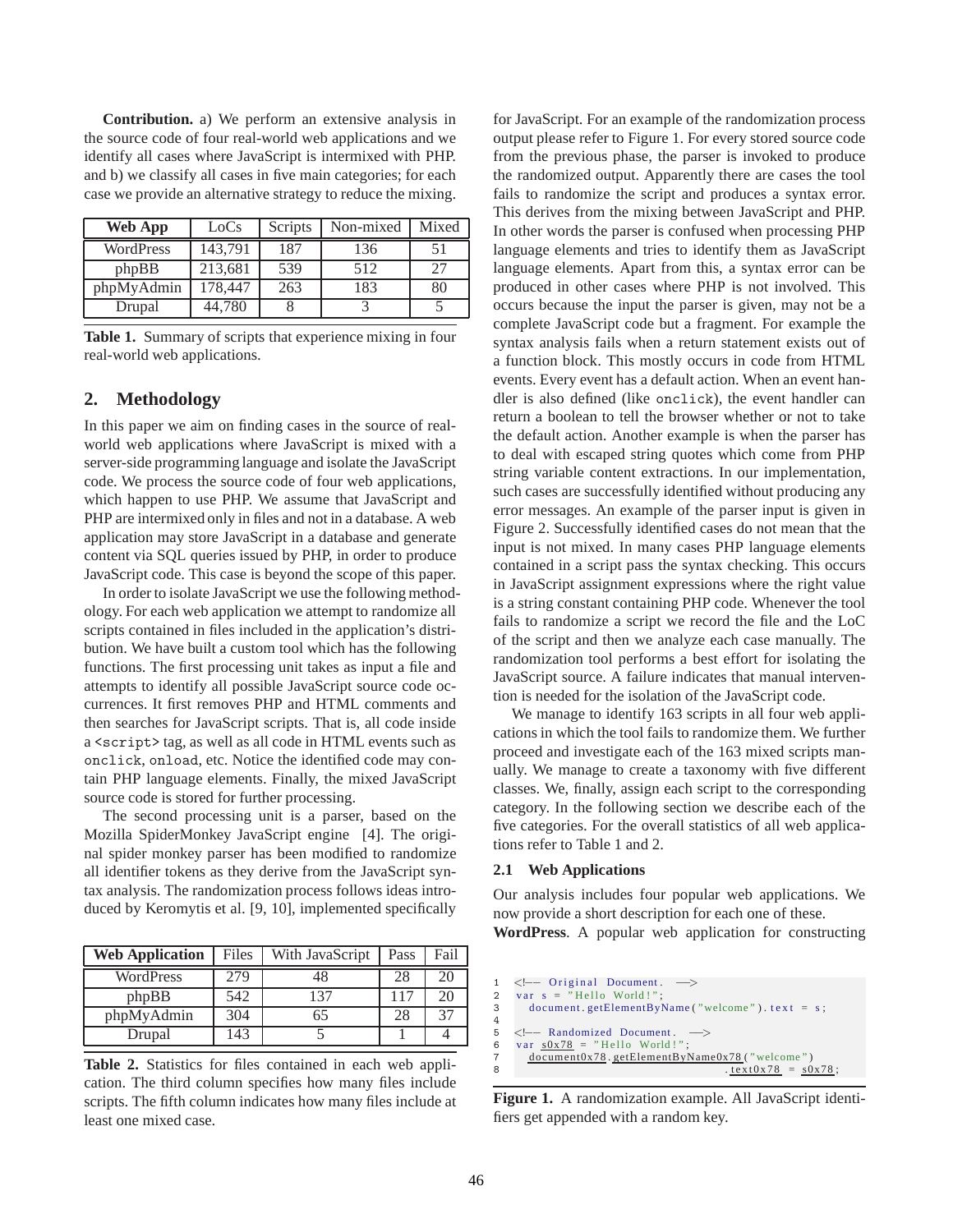blogs. It is estimated that WordPress is used by over 202 million web sites worldwide [5].

**phpBB**. A web application for developing interactive forums. It is written in PHP and it supports multiple database management systems and unlimited levels of sub-forums [2]. **phpMyAdmin**. This web application is intended to handle the administration of MySQL databases over a web frontend. Through the web interface a user can create, modify, or delete databases, tables, etc. phpMyAdmin contains a significant amount of JavaScript intermixed with PHP [3].

**Drupal**. Drupal [1] is a content management system (CMS) written in PHP. It allows the system administrator to organize the content, automate administrative tasks and manage site visitors.

### **3. Classification**

The analysis of 163 different scripts, where JavaScript is mixed with PHP, produces the following five categories. For each category we provide an example from one of the four web applications that take part in the analysis. The example may be slightly simplified for presentation reasons.

**Case 1.** *Partial injection of non-mixed JavaScript source using the PHP built-in function* echo()*.* This is the case where non-mixed JavaScript source code is injected in the web document via PHP, by using the built-in function echo(). We present a example of a JavaScript snippet, which is injected using multiple calls to echo() in Figure 3. In such a case, isolating the JavaScript part is hard, since the parser's input has many extra quotes and echo() occurrences.

**Case 2.** *String concatenations.*In this case the final JavaScript code is generated by the concatenation of string literals and values of PHP variables. All dynamic generated strings are printed using the PHP built-in function echo(). The difficulty here occurs because both quotes (single and double) are used as part of a complex string concatenation operation. Isolating the JavaScript part is hard in this case, since both quoting styles are significant for both programming languages, JavaScript and PHP. In Figure 4 we present a string concatenation example.

**Case 3.** *Partial JavaScript code generation by PHP scripting blocks.* This is the most frequently occurring case of JavaScript and PHP intermixing. In this case PHP scripting blocks are put inside JavaScript. These scripts contain calls of echo(). After PHP is invoked, these blocks are evaluated and the final JavaScript source is generated. The parser fails the syntax analysis at the time it consumes the PHP scripting block. An example of this case is in Figure 5.

**Case 4.** *JavaScript code generation by using frameworks'*

```
1 <!--- Original Document. ---><br>2 onsubmit="return_checkP
           onsubmit="return checkPassword (this y > ...
```

```
3 \lt!! - Parser Input \Rightarrow 4 // Start Of Input
```

```
4 / / S t a r t Of I n p u t
5 return checkPassword (this)
```

```
6 / / End Of I n p u t
```
**Figure 2.** Parser input example from phpMyAdmin.

```
1 /∗ Case 1 . ∗/
2 echo "\langles c ript \rangle\n";<br>3 echo "document. wri
       echo " document. write (\ldots);"
 4 echo "\lt/s cript\gt\ln";
 5
 6 /∗ P ar s er I n p u t ∗/
\begin{array}{ccc} 7 & // Start & Of & Input \\ 8 & \n\end{array}\begin{array}{c} 8 \\ 9 \end{array} echo
9 echo " document. write (...);"<br>10 echo "
       echo
11 / / End Of I n p u t
```
**Figure 3.** Example for Case 1: Partial injection of nonmixed JavaScript source using the PHP built-in function echo().

```
1 /∗ Case 2 . ∗/
2 $ \text{actions} [ ' \text{quickedit} ' ] =3 ' on c l i c k =
4 " commentReply . open (\'' . $post->ID . '\',\'edit \');"';
5
6 /∗ P ar s er I n p u t ∗/
7 // Start Of Input<br>8 commentRenly one
8 commentReply . open (\'' . $post ->ID . '\', \' e dit \');
       //End Of Input
```
**Figure 4.** Example for Case 2: String concatenation.

1 */*∗ *Case 3 .* ∗*/* 2  $tiny MC E PreInit = \{$  $3 \ldots$ 4 m c e Init :  $\{ \langle 2php \rangle$  echo  $\$  m c e o ptions ;  $\langle 2 \rangle \}$ , 5 . . . 6 };

**Figure 5.** Example for Case 3: Partial JavaScript code generation by PHP scripting blocks.

*meta languages.* In this case a framework uses a meta language to build JavaScript dynamically. This case exists only in phpBB. The framework generates dynamic content by transforming static HTML pages containing the meta languages elements. It loads the page, uses patterns to locate all meta language elements and then substitutes them with PHP code as the meta language semantics order. Secondly, the generated PHP code must be evaluated by using PHP function eval() to produce the final JavaScript code. In addition, the meta language is supposed to be more expressive than ordinary substitutions. It gives the programmer the opportunity to make easy conditional assignments. In Figure 6 we present an example which is used in order to assign a value in the lang and the index field. In such a case, isolating the JavaScript code is hard, since the complete source code is not known in advance. The parser fails at the time it consumes the meta language elements.

| Application | Scripts |    | C3 |  |
|-------------|---------|----|----|--|
| WordPress   |         |    |    |  |
| phpBB       | 27      |    |    |  |
| phpMyAdmin  | 80      | 43 | 34 |  |
| Drupal      |         |    |    |  |

**Table 3.** Categorization of all mixed scripts in the four web applications.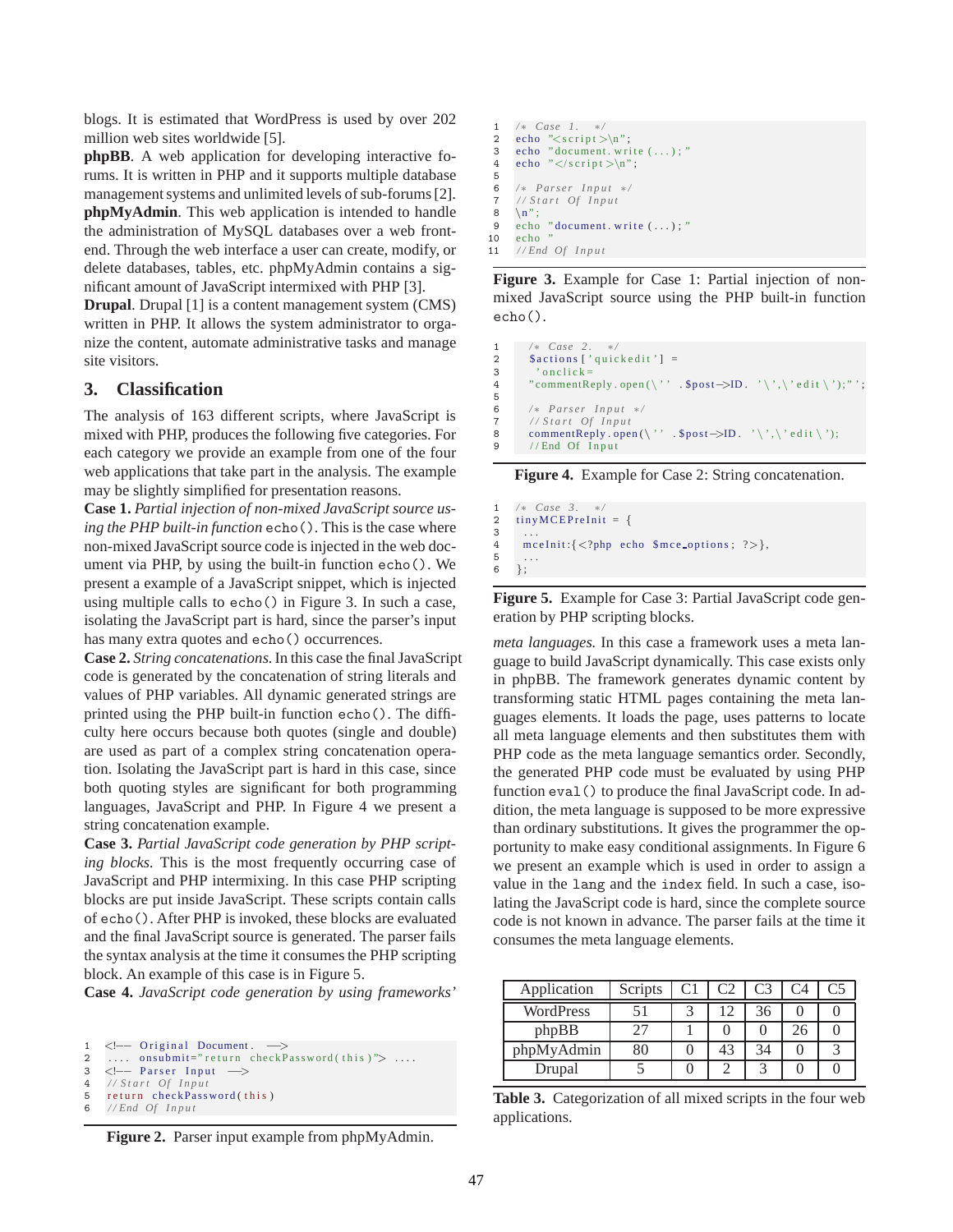```
1 /∗ Case 4 . ∗/
2 var RecaptchaOptions = {<br>3 lang : {L_RECAPTCHA_LAN
3 lang : {L_RECAPTCHA_LANG},<br>4 index :
\begin{array}{ccc} 4 & \text{index} \\ 5 & \text{ <b>l</b> \end{array}5 <!--- IF $CAPTCHA --->{$CAPTCHA}<br>6 <!--- ELSE --->10<!--- ENDIF --->
7 };
```
**Figure 6.** Example for Case 4: JavaScript code generation by using frameworks' meta languages.

```
1 /∗ Case 5 . ∗/
2 onsubmit=<br>3 "return3 " return<br>4 (emntyl
      ( emptyFormElements ( this , ' table ')
5 & & amp; & amp; checkFormElementInRange (
6 this, 'num-fields', \ldots;
```
**Figure 7.** Example for Case 5: Markup injections.

```
1 /∗ Case 1 Alternative Idiom . ∗/<br>2 ... ?>
\begin{array}{ccc} 2 & \ldots & ? > \\ 3 & < & \text{scrip} \end{array}3 \langle \text{script } type='text / i \rangle document. write (...):
      document. write (...);5 </script><br>6 <?php ...
      <?php \ldots
```
**Figure 8.** Alternative approach for case 1.

```
1 /* Case 2 Alternative Idiom. */
2 \text{Scontent} = \text{'}\text{'}'. \text{Spost}. \text{'}\text{'},\text{'edit}\text{''};
3 $ actions ['quicked it'] =
4 ' on click =
5 " commentReply . open ('. $content.');"';
```


**Case 5.** *Markup injections.* Finally, the last case includes scripts where HTML special characters (like  $\&$ ) are injected in JavaScript expressions. These HTML characters are translated from a PHP filter before the script reaches the web browser. Before the translation the JavaScript expression is invalid. For example, the most frequently occurring case is when the sequence of HTML entities  $\&; \&;$ is translated to &&, which is the logical AND in a JavaScript expression. For an existing example of such a case, please refer to Figure 7. We are not aware of the goal of the web programmers that use this coding tactic.

**Results.** We now present the results from the classification of all 163 scripts of the four web applications. In Table 3 we list each application with all identified mixed scripts, categorized in each one of the five categories we present above. Notice that for all four application most of the mixed scripts fall in the third case. The meta-language case, Case 4, occurs only in phpBB. In addition, only three scripts fall in Case 5 and occurs only in phpMyAdmin. Case 1 cases are limited as well. Our observation suggests that there are only a few coding idioms, in order to mix PHP and JavaScript, that are used in real-world web applications. The dominant idioms is string concatenation, partial injection using PHP scripting blocks and custom meta-language technologies.

#### **4. Mixing Reduction**

In this section we try to reduce the mixing between JavaScript and PHP code and successfully isolate JavaScript in failed

```
1 /∗ Case 3 Alternative Idiom. ∗/<br>2 tinvMCEPreInit = {
     tiny MCEPreInit =\frac{3}{4}4 m c e Init : \langle \text{2php} \rangle $ m c e o p tions s = "{". $ m c e o p tions . "}" ;
                    echo smce_ptions s; ?>,
6 . . .
7 \};
```
**Figure 10.** Alternative approach for case 3.

```
1 /∗ Case 4 Alternative Idiom.<br>2 < – IF $CAPTCHA →
     2 <!−− IF $CAPTCHA −−>
3 var Recaptcha Options = \frac{4}{4} lang: ILRECAPTCHA LA
       lang: {L RECAPTCHA LANG}, index: {CAPTCHA}
5 };
6 <!—− ELSE —><br>7 var Recantcha
     var Recaptcha Options = {
8 \{LRECAPTCHA LANG \}, index : 10<br>9 \}.
     \mathcal{E}:
10 <!-- ENDIF -- >
```
**Figure 11.** Alternative approach for case 4.



**Figure 12.** Script occurrences for each category for all four web applications before and after our alterations. Notice, that most scripts fall in Case 3.

cases of Section 2. This is possible by altering the mixed code or extending the parser to support some individual cases.

**Case 1.** In this case it is easy to give an alternative coding idiom to avoid the parser failing. Instead of using PHP echo() calls to generate the code in the final document, the code can be injected as it is. The programmer can finalize the PHP scripting block , inject the JavaScript code and then start the PHP scripting block again. The alternative code is depicted in Figure 8.

**Case 2.** This is the most difficult case to address. Consider that in our implementation the snippet should be modified to be syntactically correct by both the PHP interpreter and our JavaScript parser. Mix reduction in this case can be achieved by making less confusing use of quotes and by using as less as possible concatenation parts. The alternative code is depicted in Figure 9.

**Case 3.** In this case we try to address failed cases by both rewriting the code and extending the parser. The parser identifies the start and the end of a PHP scripting block in the syntax analysis, consumes it and then handles it as a valid JavaScript identifier. However, there are cases where an identifier is not expected due to JavaScript semantics and